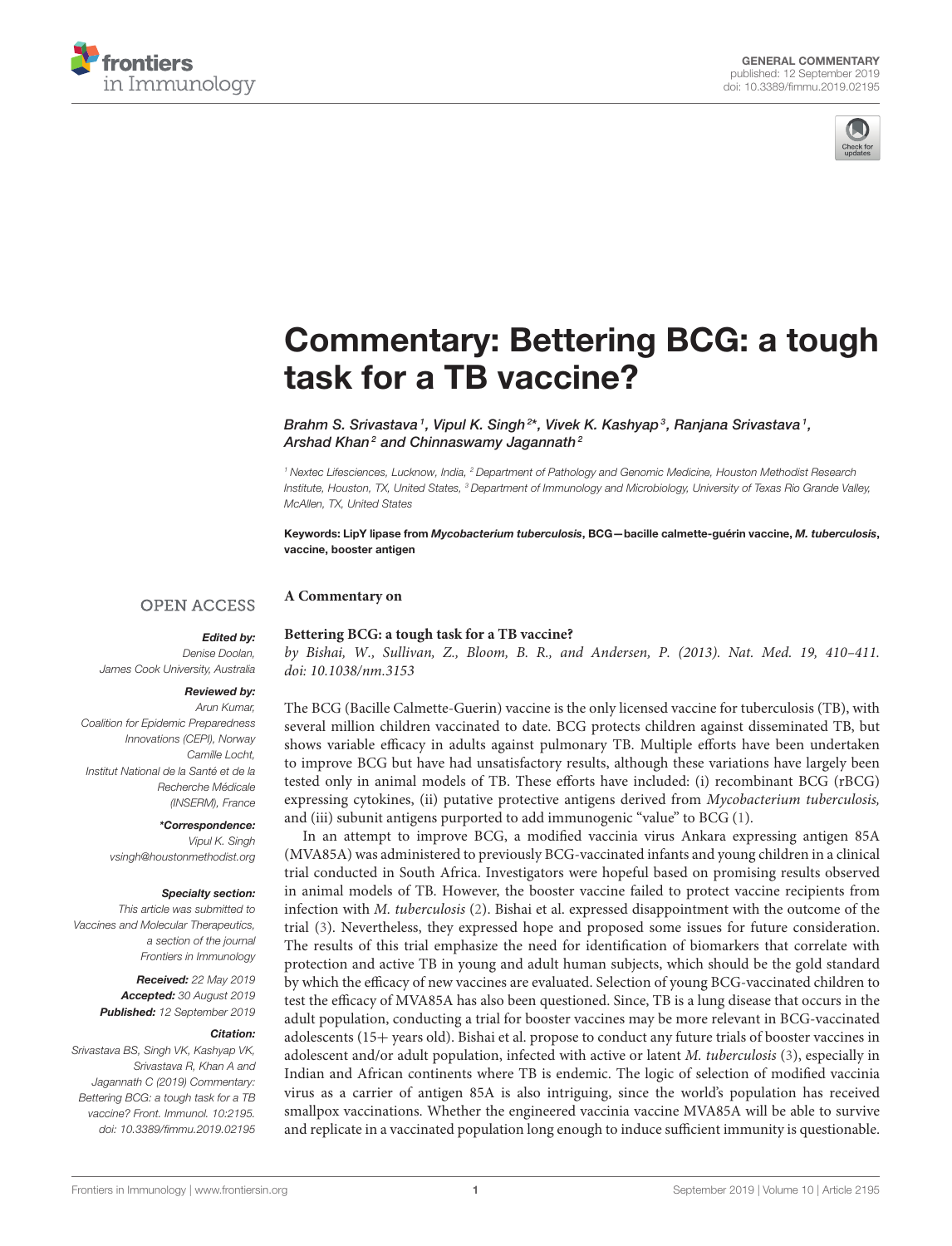

<span id="page-1-0"></span>Despite these setbacks, there are new candidates in the pipeline currently being evaluated. In our quest for a booster antigen, we have studied Rv3097c of M. tuberculosis encoding a lipase (LipY) in a mouse model as a protective antigen to counter infection of M. tuberculosis [\(4,](#page-2-3) [5\)](#page-2-4).

When the Rv3097c gene was overexpressed from a plasmid in BCG, the recombinant BCG lost immunogenicity. That is, mice immunized with recombinant BCG and challenged with M. tuberculosis were sensitive to killing just like naïve, unimmunized mice. We found over-expression of LipY caused suppression of the protective host immune response (Th1) and the rise of the immunosuppressive Th2 response [\(4\)](#page-2-3). Mice died rapidly with reduced expression of cytokines and interleukins [\(4\)](#page-2-3). Similarly, when Rv3097c gene was overexpressed in M. tuberculosis, recombinant M. tuberculosis was more virulent than wild-type M. tuberculosis. The mean survival time of infected mice was reduced, the bacillary load was higher, and lung pathology was severe. However, mice immunized with recombinant, purified LipY were protected against challenge with M. tuberculosis, and this correlated with an effective immune response [\(5\)](#page-2-4). As the LipY lipase is a cell wall-associated protein that interacts with effector molecules of the immune system [\(6\)](#page-2-5), immunization with subunit antigen LipY could generate an immune response against mycobacterial lipase. LipY and other similar lipolytic enzymes could therefore be explored as potential adjuncts to BCG or new therapeutic vaccine candidates against mycobacterial infections (**[Figure 1](#page-1-0)**) [\(5\)](#page-2-4).

Non-tubercular mycobacteria (NTM) have also been known to cause a spectrum of diseases in humans, although with less severe pathogenesis as compared to M. tuberculosis. M. fortuitum, which is an NTM, has been historically shown to cause opportunistic secondary infections in humans. Mice are susceptible to infection of M. fortuitum, and display disease

symptoms, but infection only causes mortality in 25–30% of cases. Bacilli lodge in the kidney, where they multiply and cause symptoms [\(7\)](#page-2-6). Bioinformatic analysis indicates that the M. fortuitum genome has no Rv3097c gene or its homolog as confirmed by sequence analysis and western blot (unpublished data). When Rv3097c gene was expressed in M. fortuitum, mortality of mice infected with recombinant M. fortuitum increased to 100% compared to 25–30% with wild-type M. fortuitum infected mice. Thus, LipY lipase can modulate the virulence of M. tuberculosis and NTM M. fortuitum by downregulating the host immune response.

The published literature and our analyses suggest that mycobacterial LipY lipase is a cell wall-associated enzyme, which also acts as a virulent factor in M. tuberculosis. LipY lipase has an important function in the biology of mycobacteria. It causes catabolism of stored triacylglycerol, thus releasing free fatty acids as a "lipid diet" for starving mycobacteria during latency [\(8,](#page-2-7) [9\)](#page-2-8). LipY is up-regulated in various conditions and environments. We measured gene expression of LipY using real-time PCR in various in vitro, ex vivo, and in vivo conditions. LipY expression was enhanced in infected mouse macrophages [\(10\)](#page-2-9) and in the lungs of infected mice [\(11\)](#page-2-10). An increase in expression of LipY was observed in cells grown in vitro in oxygen and nutrient-depleted conditions that mimic dormancy [\(12\)](#page-2-11). Therefore, environmental stress induces an increase in transcription of the LipY gene (Rv3097c). Interestingly, inhibitors of LipY were identified in our lab that inhibited the growth of the bacilli under hypoxic conditions, but not that of aerobically-grown cultures [\(13\)](#page-2-12).

In conclusion, there has been much effort invested in augmenting the BCG vaccine, with various and often disappointing results. The LipY lipase is an important antigen of M. tuberculosis that could be explored to boost the BCG vaccine and improve protection against TB.